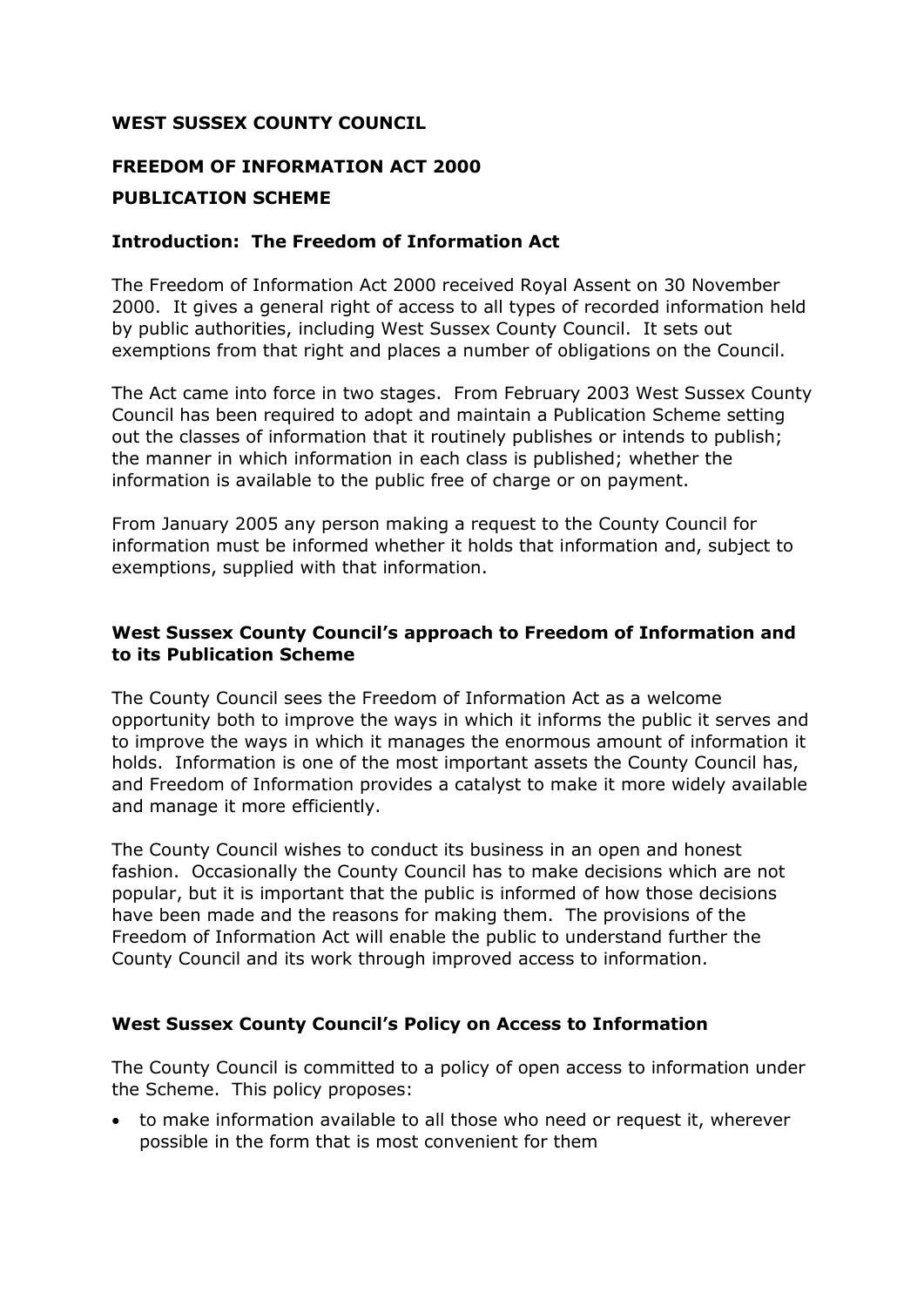- to publicise information already made available by maximising the use of the County Council's Publication Scheme
- to make access to the Publication Scheme (and information referred to in it) as easy as possible, particularly through the Council's website
- to presume that information is available unless a cabinet member, committee or officer can demonstrate a legitimate reason for withholding it; and
- to restrict the scope of information withheld from the public, by interpreting exemptions restrictively, and separating exempt from non-exempt material.

## **West Sussex County Council's Publication Scheme**

The Council's Publication Scheme is a guide to the information that this Council publishes or intends to publish. It is not an exhaustive list of all the information published by the Council, but it is a catalogue of information that the public should expect to be readily available.

The Scheme is based on a model published by the Information Commissioner and commits this Council to make information available to the public as part of its normal business activities. That information is described under seven broad classes of information listed below. Environmental information is not listed as a distinct class, but will feature within the classes listed.

As stated in guidance from the Information Commissioner, the Council will publish what is expected of a local authority unless:

- the Council does not hold the information
- the information is exempt under one of the Freedom of Information exemptions or Environmental Information Regulations exceptions, or its release is prohibited under another statute
- the information is in draft form, or archived, out of date or otherwise inaccessible; or,
- it would be impractical or overly resource-intensive to prepare the material for routine release.

Information held by the Council that is not published under this Scheme can be requested in writing. That request will be considered in accordance with the provisions of the Freedom of Information Act.

### **How information published under this scheme will be made available**

Where possible, information will be provided on the Council's website.

Where that is impracticable or when a person does not wish to access the information through the website, information can be provided through other means. Please note, however, that charges may apply for photocopying,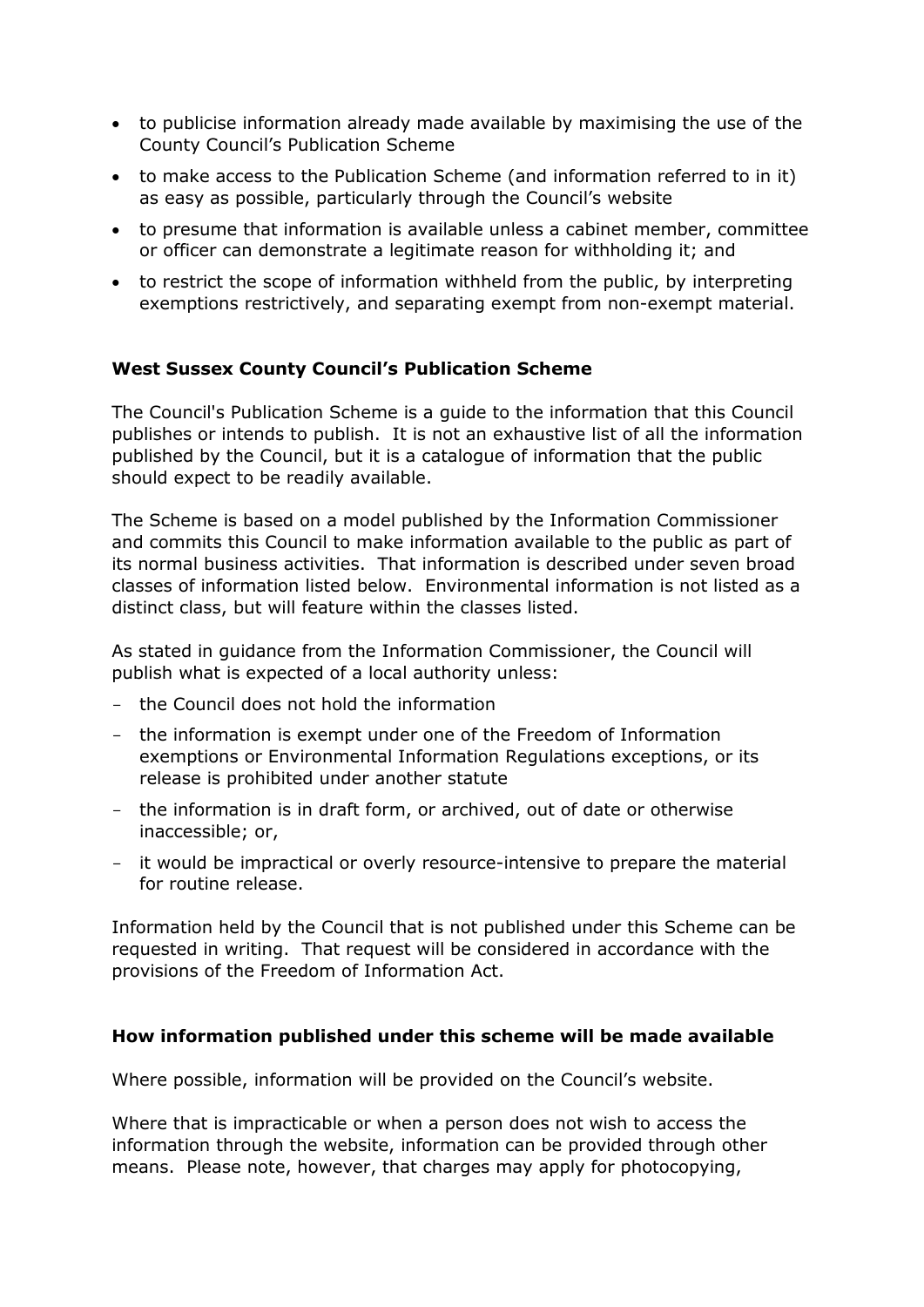printing, postage and packing, or for other transcription or other services. For further information about charging, please see below.

In exceptional circumstances, some information may be available only by viewing in person. Where this is the case, contact details will be provided, and an appointment to view the information will be arranged within a reasonable timescale.

Information will be provided in the language in which it is held or in such other language that is legally required. Where the Council is legally required to translate any information, it will do so.

Obligations under disability and discrimination legislation and any other legislation to provide information in other forms and formats will be adhered to when providing information in accordance with this Scheme.

### **Charging for information in the Publication Scheme**

The purpose of this Scheme is to make the maximum amount of information readily available at minimum inconvenience and cost to the public. Charges made by the authority for routinely published material will be justified and transparent and kept to a minimum.

Material which is published and accessed on the Council's website will be provided free of charge.

However, charges may be made for information subject to any charging regime specified by Parliament, or for actual disbursements incurred such as:

- photocopying
- postage and packaging, and
- costs directly incurred as a result of viewing information.

Charges may also be made for information provided under this Scheme where they are legally authorised, they are justified in all relevant circumstances including the general principles of the right of access to information held by public authorities - and are in accordance with a published schedule or schedules of fees readily available to the public.

If we have to deliver this service through a third party (including postal services), we will only charge what we are billed.

For anything other than non-commercial research or private study, reuse of material for which the Council owns the copyright will require a licence. Further information about licensing for re-use of the Council's copyright material is held on the website.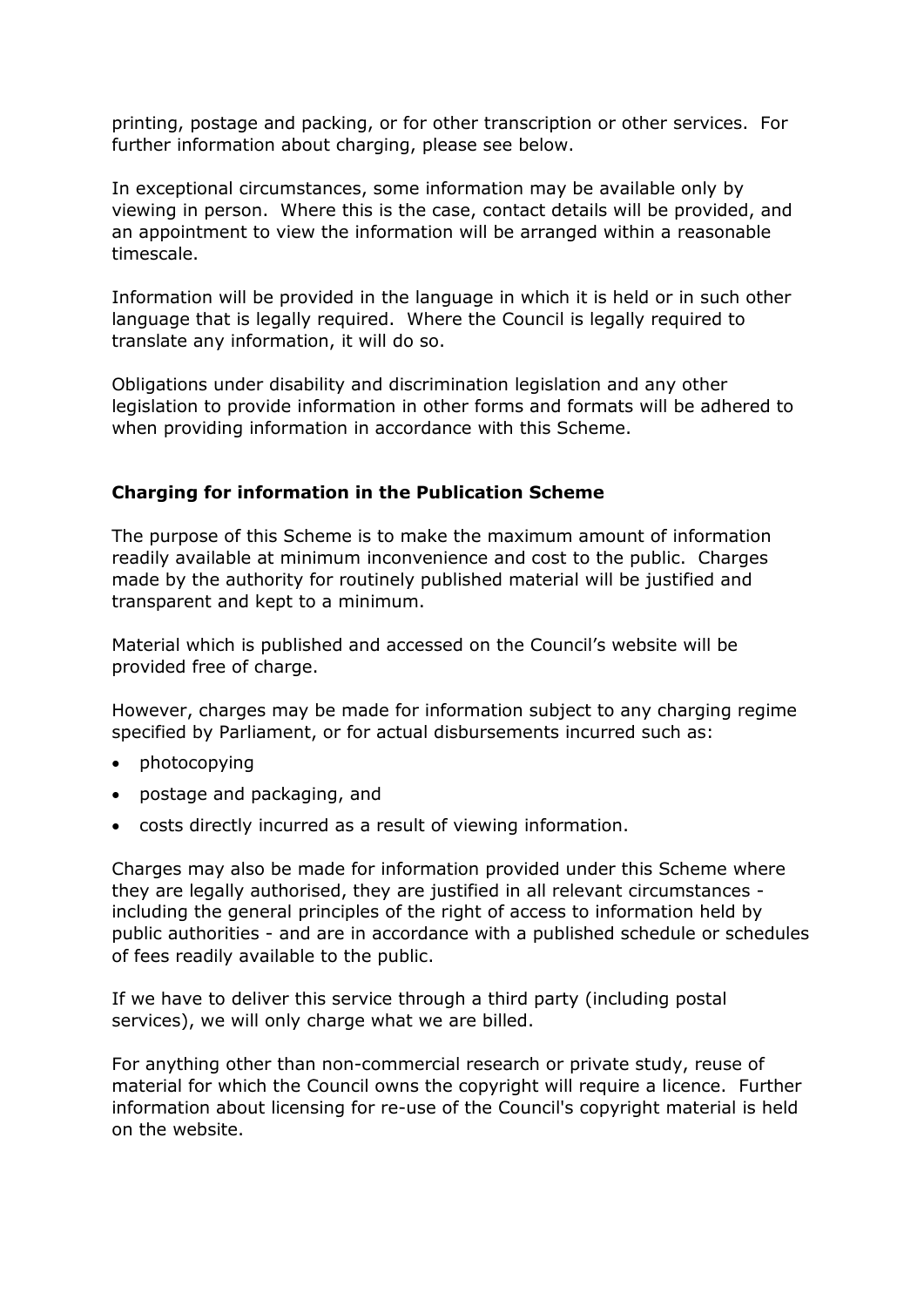If a charge is to be made, confirmation of the payment due will be given before the information is provided. Payment may be requested before we provide the information.

# **Classes of Information**

The list that follows is not an exhaustive list of all the information published by this Council. It is, however, a catalogue of information that the public should expect to be readily available. Further information can be obtained simply by searching on the Council's website.

### **Who we are and what we do**

Organisational information, structures, locations and contacts:

- Council constitution
- Council democratic structure
- Council directorate structure
- Location and opening times of Council properties
- Currently elected councillors' information and contact details
- Contact details for all customer-facing departments
- Results of previous elections
- Relationships with other authorities.

### **What we spend and how we spend it**

Financial information about projected and actual income and expenditure, procurement, contracts and financial audit:

- Financial statements, budgets and variance reports
- Capital programme
- Spending reviews
- Financial audit reports
- Members' allowances
- Staff allowances and expenses
- Pay and grading structure
- Election expenses (returns or declarations and accompanying documents relating to election expenses sent to the Council)
- Procurement procedures
- Details of contracts currently being tendered
- List of contracts awarded and their value
- District auditor's report, financial statements for projects and events, funding for partnership arrangements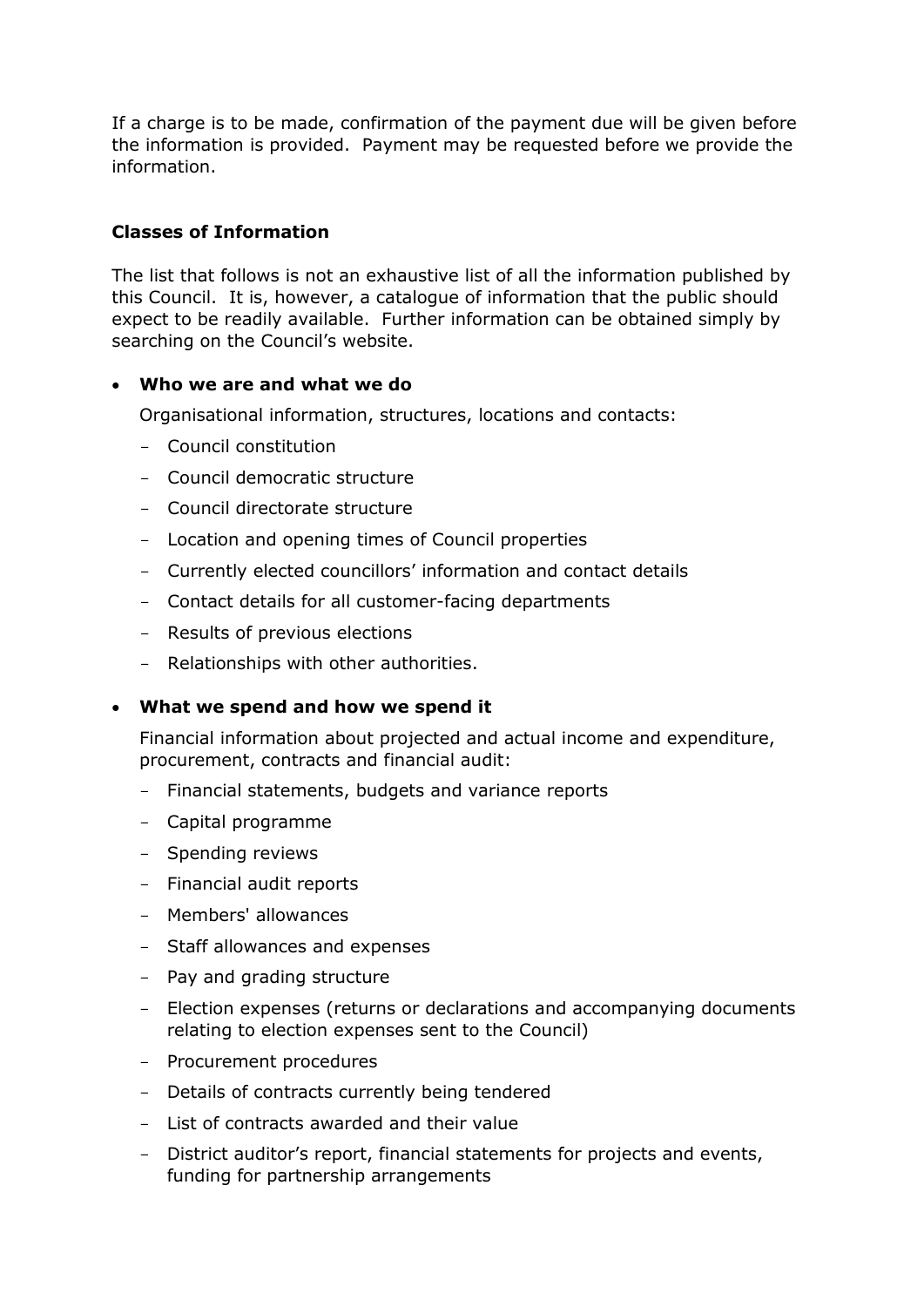- Internal financial regulations.

### **What our priorities are and how we are doing**

Strategies and plans, performance indicators, audits, inspections and reviews:

- Annual reports
- Strategies and business plans for services provided by the Council
- Best value local performance plan
- Internal and external organisation performance reviews
- Strategies developed in partnership with other authorities
- Economic development
- Forward plan
- Capital strategy
- Comprehensive performance assessment
- Inspection reports
- Local Area Agreements
- Statistical information produced in accordance with the Council's and departmental requirements
- Impact assessments
- Service standards.

### **How we make decisions**

Decision-making processes and records of decisions:

- Timetable of Council meetings
- Agendas, officers' reports, background papers and minutes of Council committee, sub-committee and standing forum meetings
- Major policy proposals and decisions, and facts and analyses of facts considered when framing major policies
- Public consultations
- Internal communications guidance, criteria used for decision making, internal instructions, manuals and guidelines.

### **Our policies and procedures**

Current written protocols, policies and procedures for delivering our services and responsibilities:

- Policies and procedures for conducting Council business
- Policies and procedures for delivering our services
- Policies and procedures about the recruitment and employment of staff